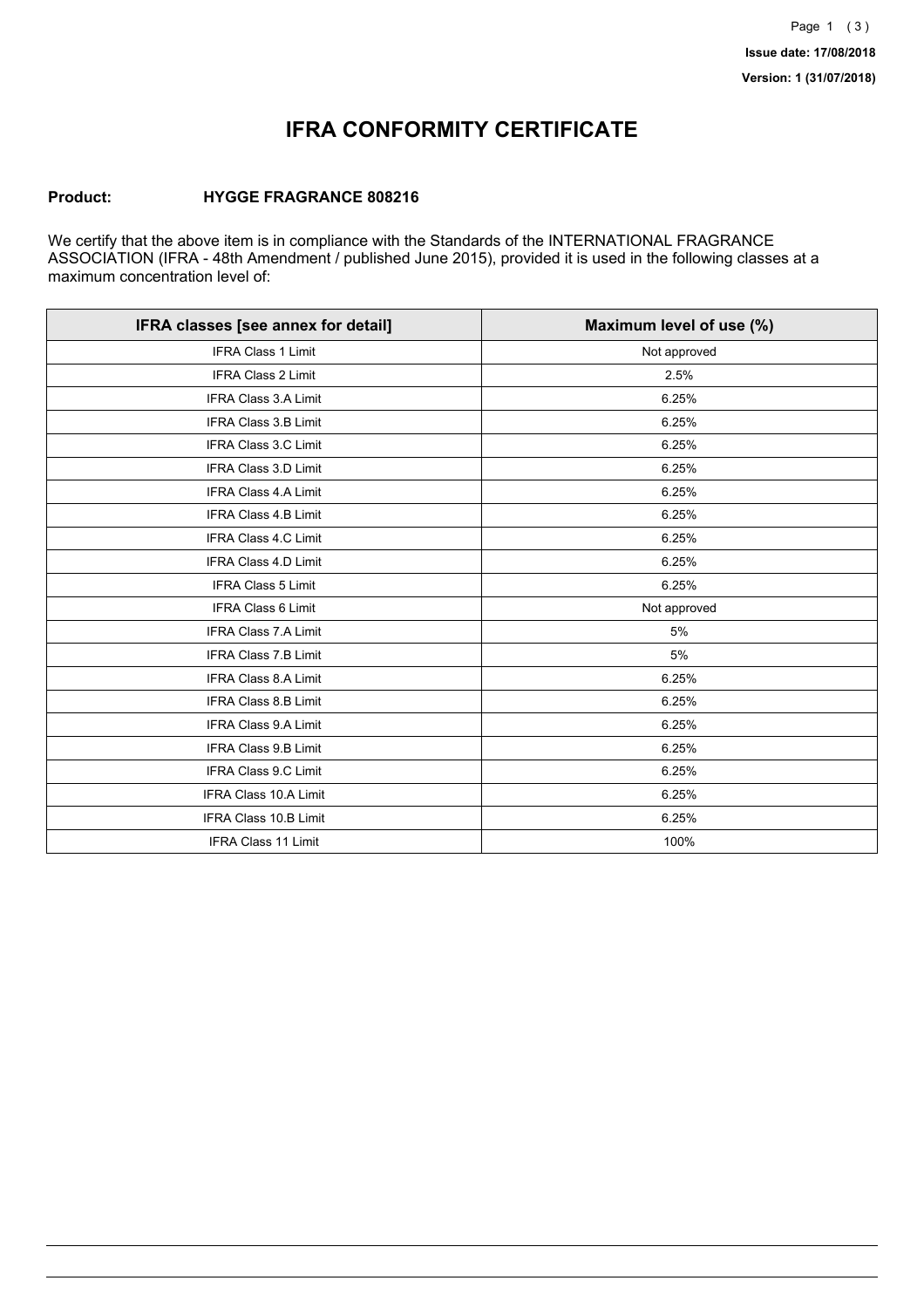### **IFRA CONFORMITY CERTIFICATE**

For other kinds of application or use at higher concentration levels, a new evaluation may be needed; please contact Gracefruit Limited.

The IFRA Standards regarding use restrictions are based on safety assessments by the Panel of Experts of the RESEARCH INSTITUTE FOR FRAGRANCE MATERIALS (RIFM) and are enforced by the IFRA Scientific Committee. Evaluation of individual Fragrance ingredients is made according to the safety standards contained in the relevant section of the IFRA Code of Practice.

Please note that the IFRA limits detailed on page 1 of this document, also take into consideration the restrictions listed in the annexes of the Cosmetics Regulation 1223/2009/EC.

We can confirm that only ingredients approved by the safety clearance procedure are present within this compound. It is the ultimate responsibility of our customer to ensure the safety of the final product (containing this fragrance) by further testing if need be.

**Regulatory Affairs Department**